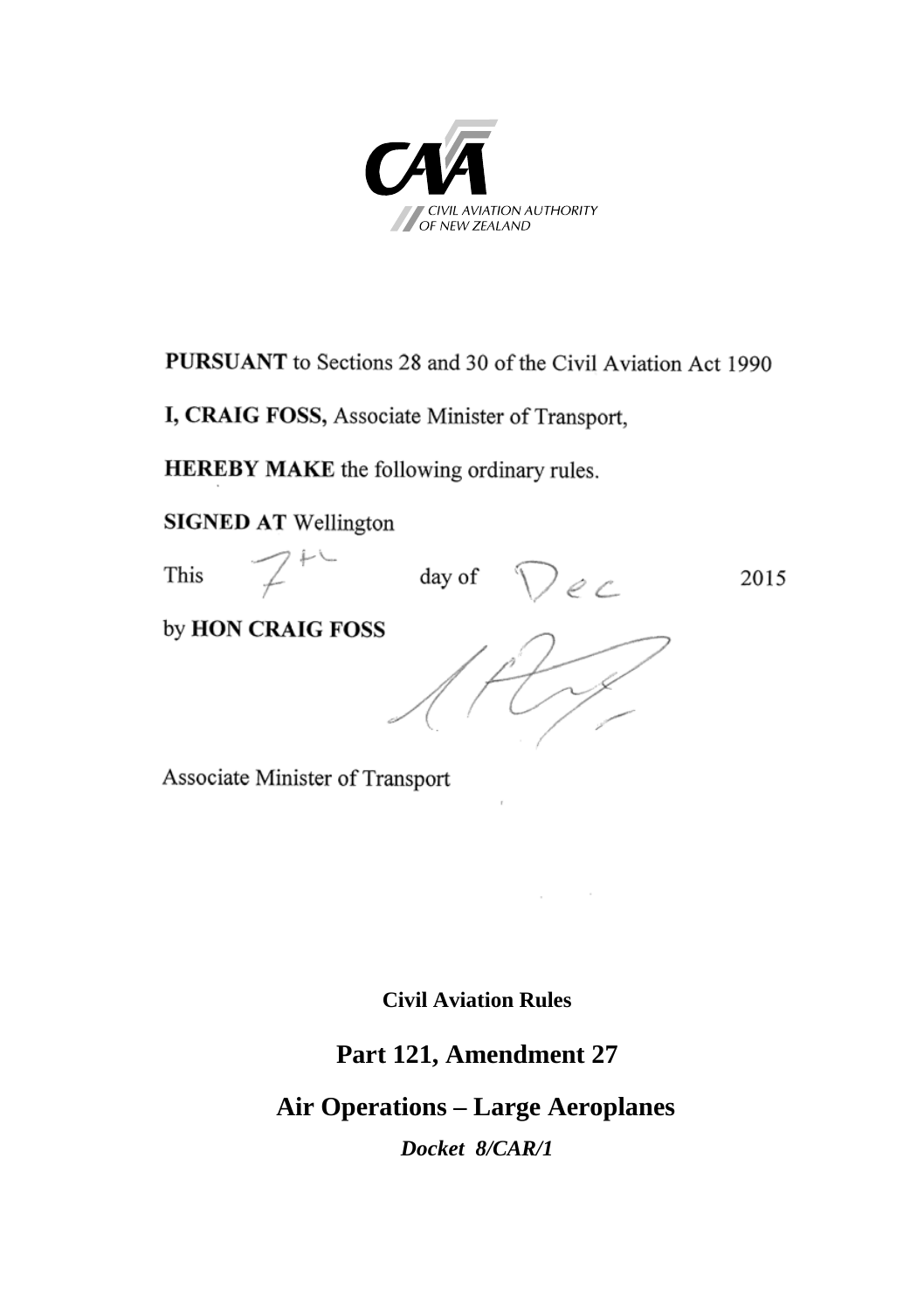# **Contents**

#### **Subpart G - Maintenance**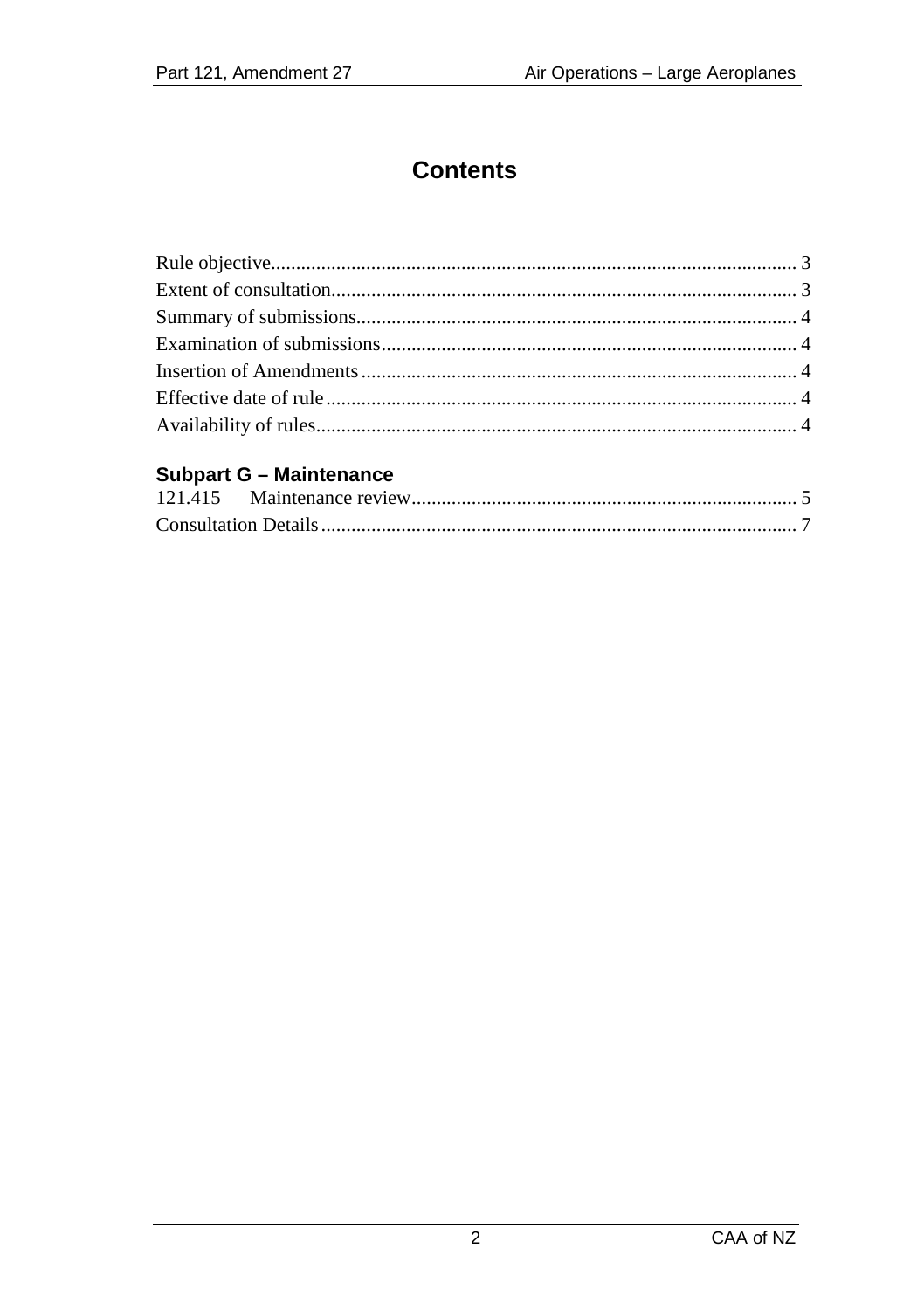## **Rule objective**

The objective of amendment 27 to Part 121 to introduce new rules to improve New Zealand's aviation safety performance in a way that embeds an effective safety culture in aviation organisations; and to ensure New Zealand meets its international obligations as a signatory to the Convention on International Civil Aviation.

## **Extent of consultation**

This project was originally conceived to have a three stage implementation plan where the safety management provisions would be included in every affected rule. A project working group was formed in 2009 to address stage 1 which included international air operators, their maintainers, international aerodromes, and air traffic control.

Subsequent development shifted the direction to a single stage rule implementation, with 2 different transition times; and the safety management requirements would mostly be contained in a new rule part  $=$  Part 100.

As a result, a new policy project developed options for a safety management rule proposal in a risk based regulation environment. This policy was consulted in 2013 and was well received by the industry; and rule development continued as recommended in the policy document.

A Notice of Proposed Rulemaking, NPRM 15-02, containing the proposed new Part 100 and consequential amendments to Parts 19, 115, 119, 121, 125, 135, 137, 139, 141, 145, 146, 148, 149, 171, 172, 173, 174, and 175 was issued for public consultation under Docket 8/CAR/1 on 7 May 2015.

The publication of this NPRM was notified in the Gazette on 7 May 2015. The NPRM was published on the CAA web site and mailed to identified stakeholders including representative organisations who were considered likely to have an interest in the proposal.

A period of 42 days was allowed for comment on the proposed rule.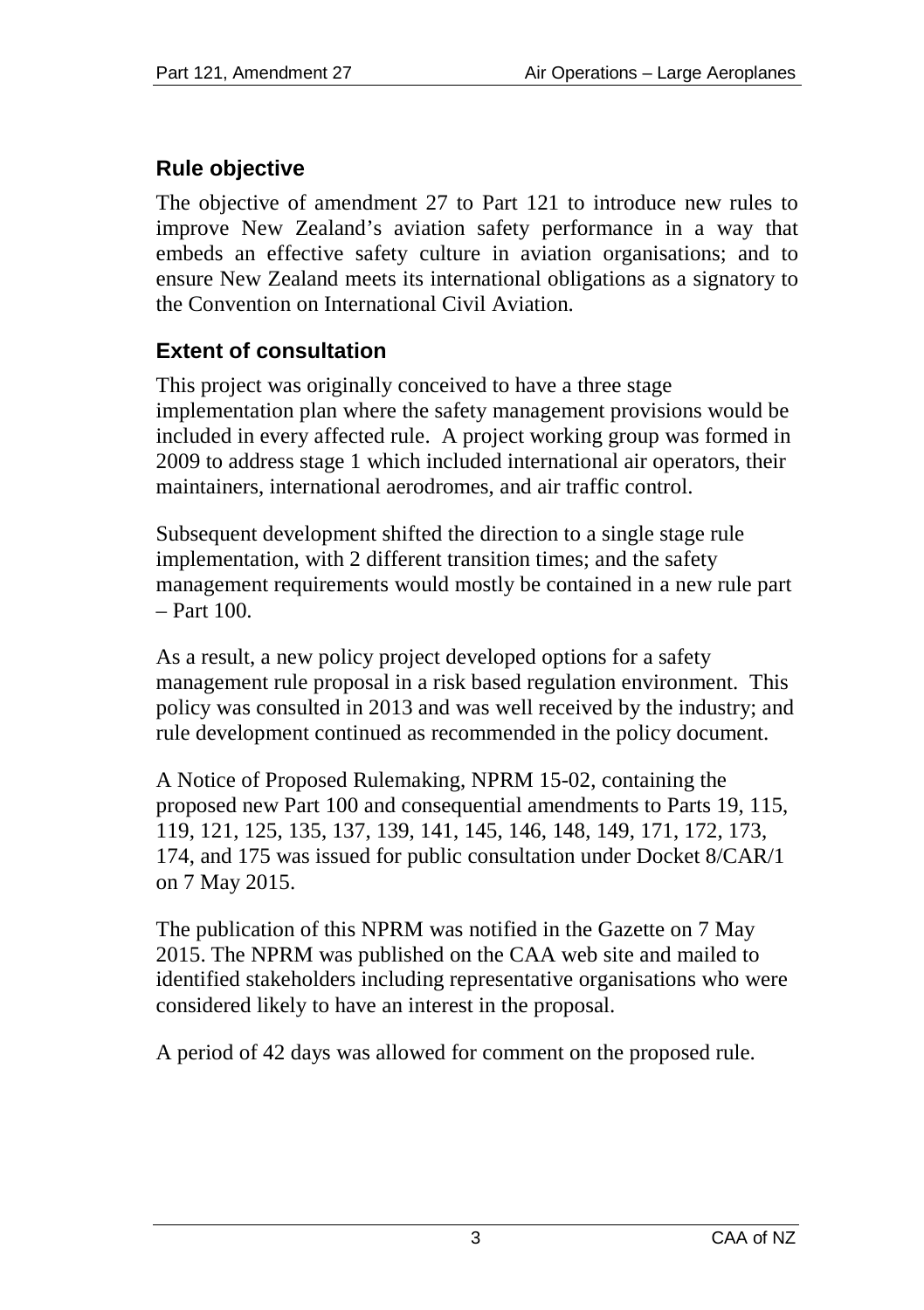#### **Summary of submissions**

20 written submissions and 60 oral comments were received on the NPRM. There were no submissions regarding the proposed change to Part 121.

#### **Examination of submissions**

Submissions may be examined by application to the Docket Clerk at the Civil Aviation Authority between 8:30 am and 4:30 pm on weekdays, except statutory holidays.

#### **Insertion of Amendments**

The amendments to the rules in this Part are reflected by replacing the affected existing rules with the amended rules.

#### **Effective date of rule**

Amendment 27 to Part 121 comes into force on 1 February 2016.

#### **Availability of rules**

Civil Aviation Rules are available from–

CAA web site:<http://www.caa.govt.nz/> Freephone: 0800 GET RULES (0800 438 785)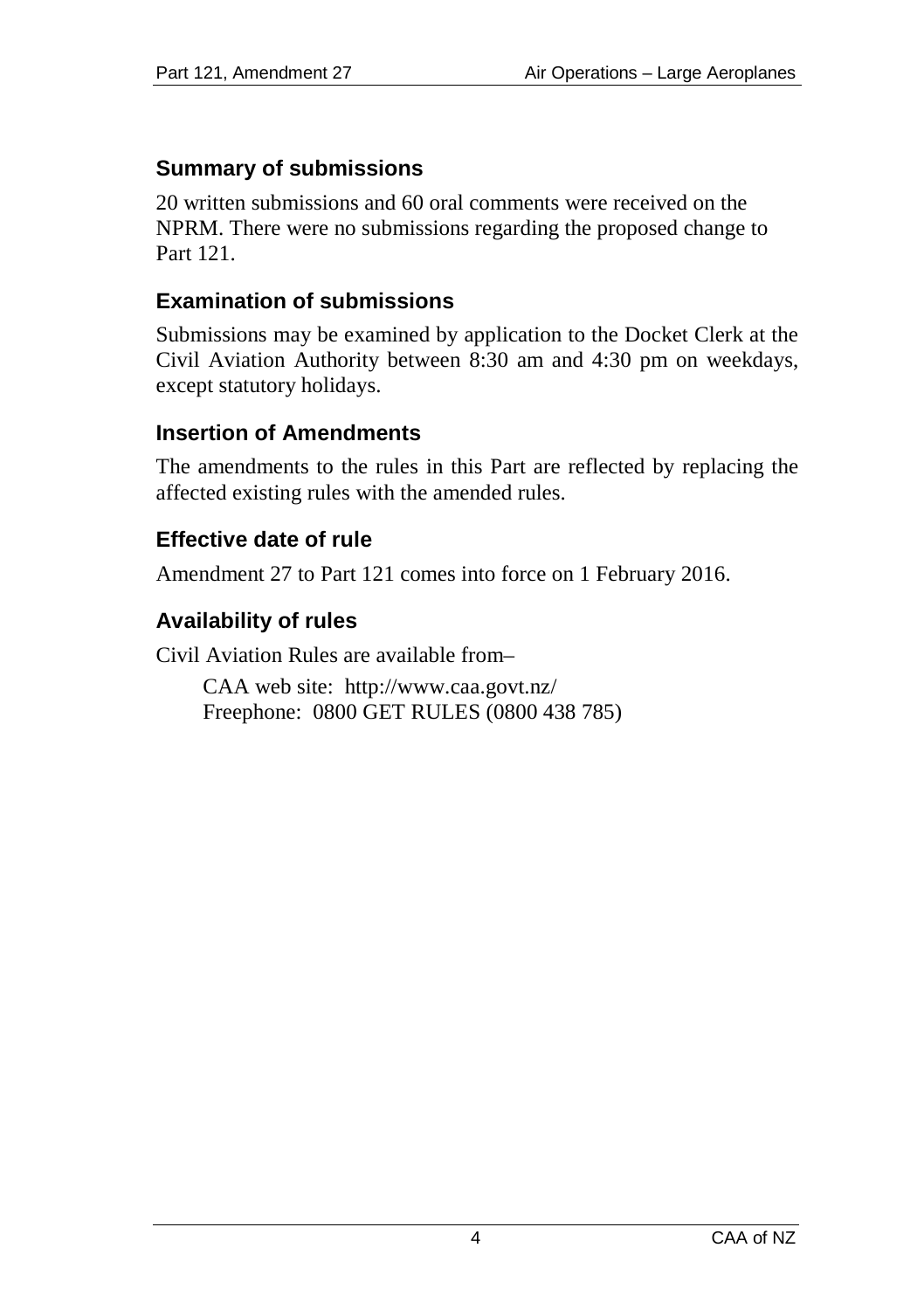# **Subpart G – Maintenance**

# *Rule 121.415 is revoked and replaced by the following rule:* **121.415 Maintenance review**

- (a) A holder of an air operator certificate must ensure that—
	- (1) an aeroplane is not operated under the authority of the certificate unless a maintenance review for the aeroplane has been carried out within the previous 12 months; and
	- (2) each maintenance review that is carried out is certified in accordance with paragraph (d).

(b) Except as provided in paragraph (c), the holder of an air operator certificate must ensure that a maintenance review for an aeroplane is not certified as having been carried out unless, since the last maintenance review—

- (1) due maintenance specified in the applicable maintenance programme for the aeroplane has been completed within the time period specified; and
- (2) every applicable airworthiness directive has been complied with in accordance with the requirements prescribed in Part 39; and
- (3) every defect entered in the technical log has been rectified or properly deferred in accordance with the procedures in the certificate holder's exposition; and
- (4) every applicable certification for release-to-service has been made in accordance with Subpart C of Part 43.

(c) The certificate holder may certify a maintenance review for an aeroplane on the basis of continuing compliance with a programme acceptable to the Director if—

(1) the programme samples every requirement of paragraph (b) during the review period; and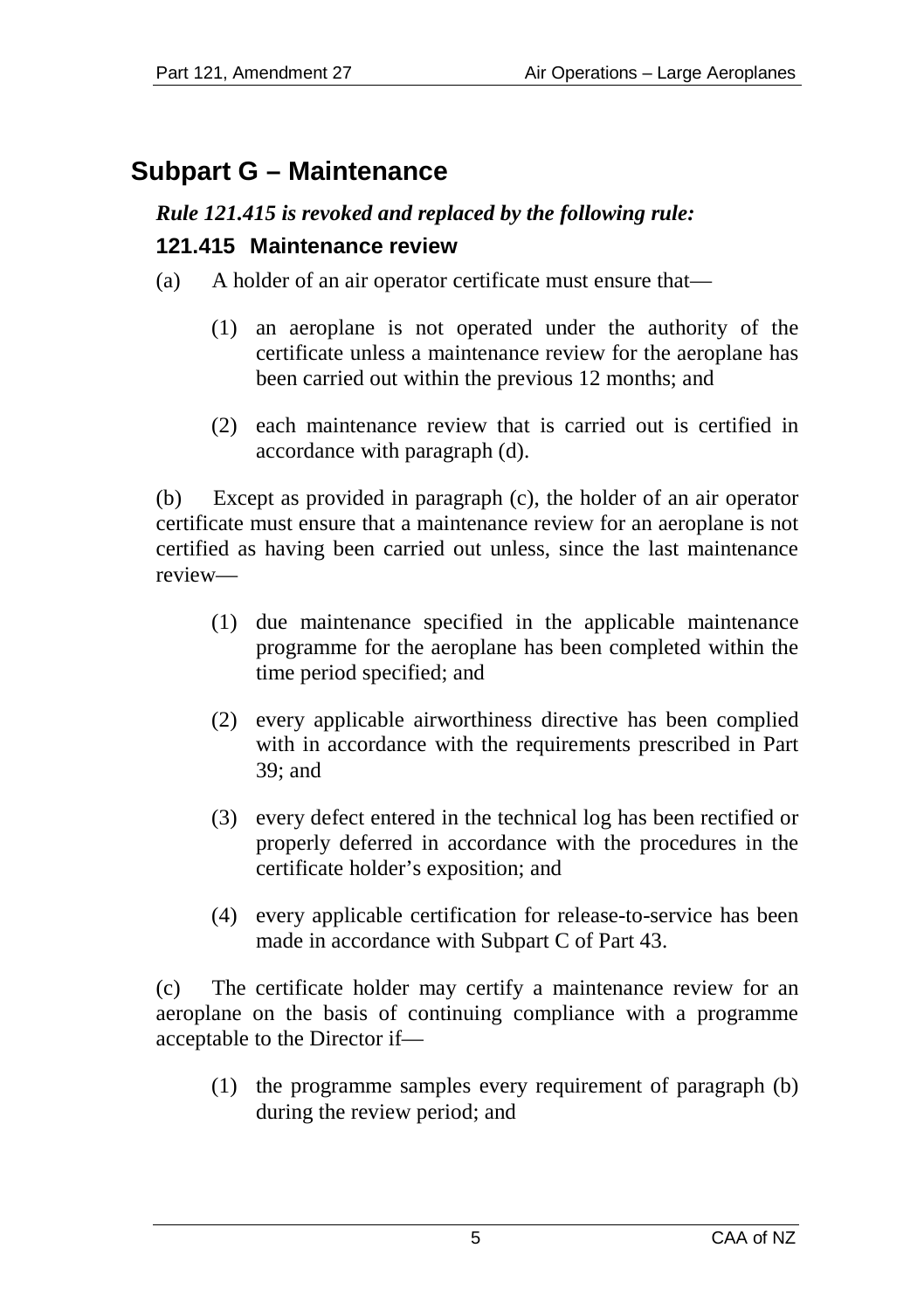(2) the maintenance review is individually certified for each of the certificate holder's aeroplanes.

(d) The certificate holder must ensure that the person who carries out a maintenance review for an aeroplane—

- (1) is authorised by the certificate holder and has experience, that is at least equivalent to the experience required for the grant of an appropriate aircraft maintenance engineer licence rating, for the type of aeroplane; and
- (2) carries out the review in accordance with the applicable paragraph (b) or (c); and
- (3) certifies that the maintenance review has been carried out by entering the following statement in the appropriate maintenance logbook with the person's signature, authorisation number, and the date of entry:

*The maintenance review for this aeroplane and such of its equipment as is necessary for its continued airworthiness has been carried out in accordance with the requirements of Civil Aviation Rule 121.415.*